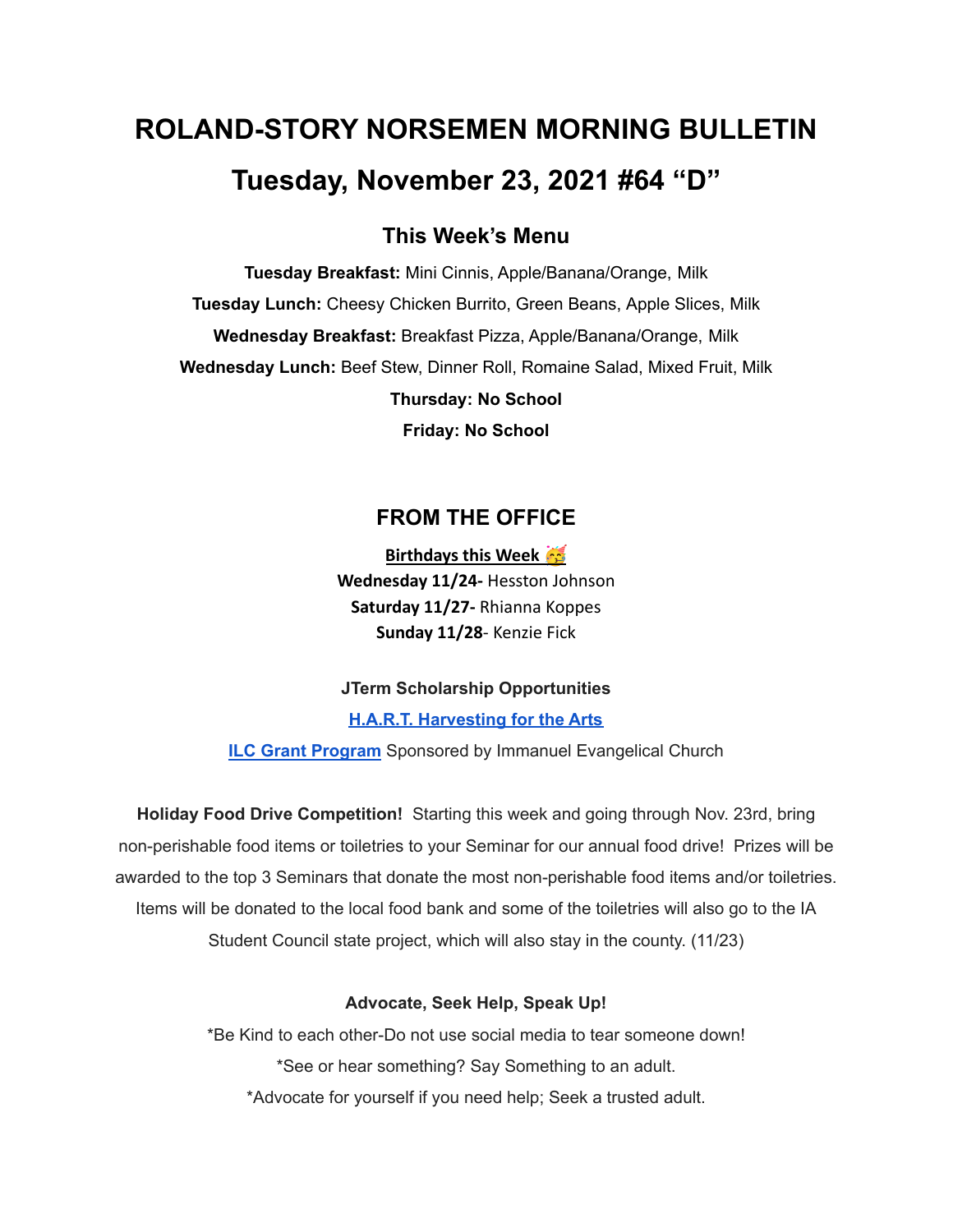\*Parents, keep the communication going between you and your son/daughter. \*Know crisis information. Some ideas are to Call 911; Utilize the P3 app; Call the Crisis line 1-855-581-8111. Maybe put that number in your contacts. The service is available to all ages. Anyone experiencing a crisis can access the crisis line.)

**Hey Norse Nation!** Key Club is hosting a **PINK OUT** during the home basketball game against South Hamilton on Friday, December 17th. In anticipation, there will be shirts sold on-line for both communities. Here is the link that closes November 24th: [Basketball](https://rsshcvc21.itemorder.com/shop/sale/?saleCode=VJQ3K) Pink Out Shirts All proceeds will be donated to the Bliss Cancer Center in Ames. Thanks for supporting cancer research and treatment! (11/23)

**J-term:** Students should be working on their rough draft of their project and talking to your Seminar teacher for help or guidance to have a quality project. Refer to the yellow document for answers to basic questions. If you are planning an off-site project, you will have to get that cleared by your Seminar teacher 1st, then schedule a time to talk to Mr. Boliver. DO NOT WAIT UNTIL THE LAST MINUTE ON THIS PROCESS. The online proposal form will open on November 15th for all students during Seminar.

Students who are late with turning in their Online Proposal will be **REQUIRED** to be On-site for their project. Online proposals are due November 23rd at the end of the school day.

**J-TERM Items**

**[Student](https://drive.google.com/file/d/1h6QugcDvlDevR3f9EywbUQrqVqyCPD5n/view?usp=sharing) J-Term Packet handed out Oct. 26**

**[Video](https://drive.google.com/file/d/1-IjAQRz891m66mXs_V_s9qC8_1HN0Jw_/view?usp=sharing)**